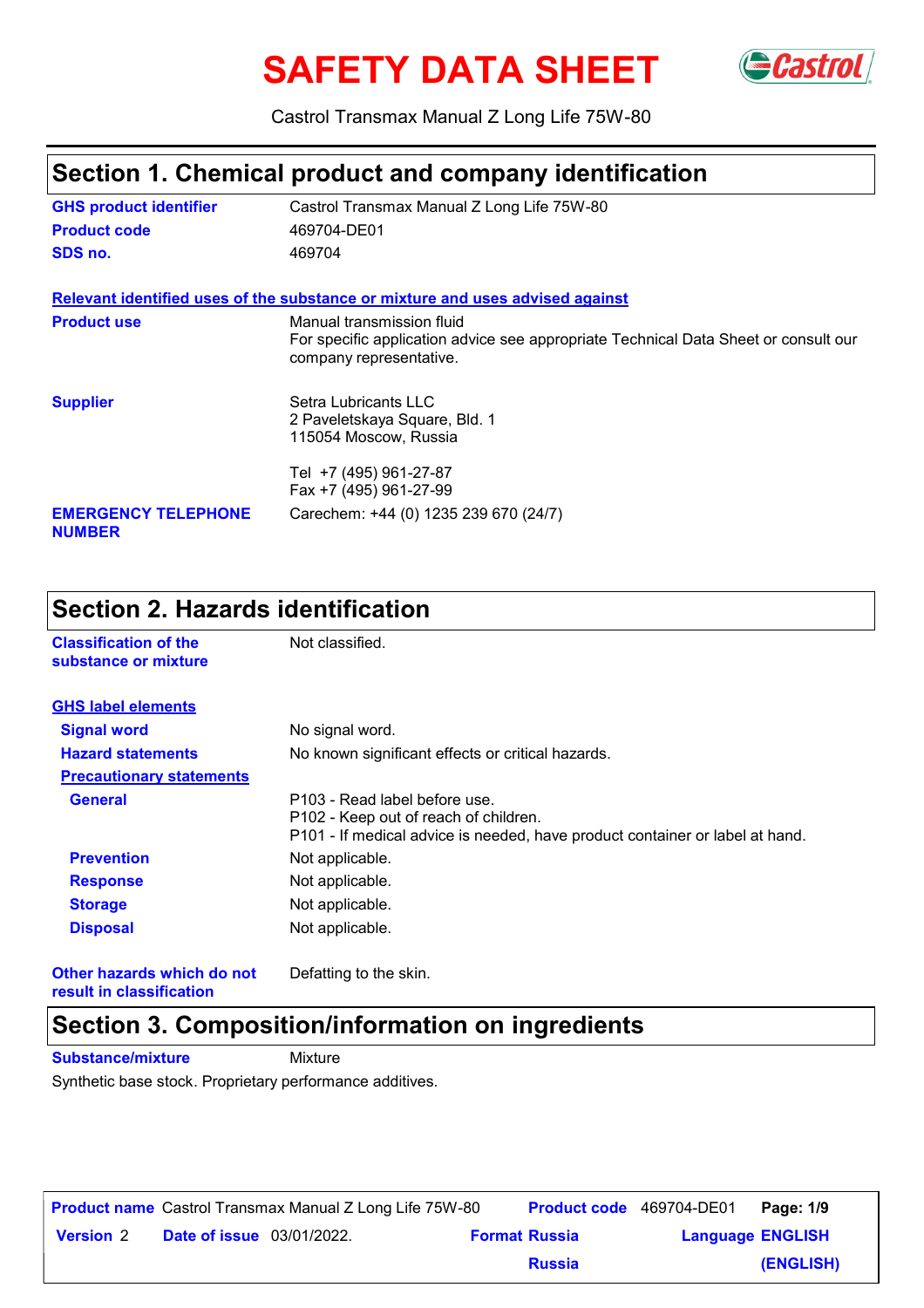## **Section 3. Composition/information on ingredients**

| <b>Ingredient name</b>                                                                                                                                                                                                                     | $\frac{9}{6}$           | <b>CAS number</b>                                    |
|--------------------------------------------------------------------------------------------------------------------------------------------------------------------------------------------------------------------------------------------|-------------------------|------------------------------------------------------|
| Distillates (petroleum), hydrotreated heavy paraffinic<br>Distillates (petroleum), solvent-dewaxed heavy paraffinic<br>Distillates (petroleum), hydrotreated light paraffinic<br>Distillates (petroleum), solvent-dewaxed light paraffinic | צ≥<br>⊦≤3<br>՝≤3<br>.≤3 | 64742-54-7<br>64742-65-0<br>64742-55-8<br>64742-56-9 |
| Phosphoric acid esters, amine salt                                                                                                                                                                                                         | ≤1                      | Proprietary                                          |

**There are no additional ingredients present which, within the current knowledge of the supplier and in the concentrations applicable, are classified as hazardous to health or the environment and hence require reporting in this section.**

**Occupational exposure limits, if available, are listed in Section 8.**

#### **Section 4. First aid measures**

| <b>Description of necessary first aid measures</b> |                                                                                                                                                                                                                                         |
|----------------------------------------------------|-----------------------------------------------------------------------------------------------------------------------------------------------------------------------------------------------------------------------------------------|
| <b>Inhalation</b>                                  | If inhaled, remove to fresh air. Get medical attention if symptoms occur.                                                                                                                                                               |
| <b>Ingestion</b>                                   | Do not induce vomiting unless directed to do so by medical personnel. Get medical<br>attention if symptoms occur.                                                                                                                       |
| <b>Skin contact</b>                                | Wash skin thoroughly with soap and water or use recognised skin cleanser.<br>Remove contaminated clothing and shoes. Wash clothing before reuse. Clean<br>shoes thoroughly before reuse. Get medical attention if symptoms occur.       |
| Eye contact                                        | In case of contact, immediately flush eyes with plenty of water for at least 15<br>minutes. Eyelids should be held away from the eyeball to ensure thorough rinsing.<br>Check for and remove any contact lenses. Get medical attention. |

#### **Most important symptoms/effects, acute and delayed**

See Section 11 for more detailed information on health effects and symptoms.

|                                   | Indication of immediate medical attention and special treatment needed, if necessary |
|-----------------------------------|--------------------------------------------------------------------------------------|
| <b>Specific treatments</b>        | No specific treatment.                                                               |
| <b>Notes to physician</b>         | Treatment should in general be symptomatic and directed to relieving any effects.    |
| <b>Protection of first-aiders</b> | No action shall be taken involving any personal risk or without suitable training.   |

#### **Section 5. Firefighting measures**

| <b>Extinguishing media</b>                               |                                                                                                                                                                                                   |
|----------------------------------------------------------|---------------------------------------------------------------------------------------------------------------------------------------------------------------------------------------------------|
| <b>Suitable extinguishing</b><br>media                   | In case of fire, use foam, dry chemical or carbon dioxide extinguisher or spray.                                                                                                                  |
| <b>Unsuitable extinguishing</b><br>media                 | Do not use water jet.                                                                                                                                                                             |
| <b>Specific hazards arising</b><br>from the chemical     | In a fire or if heated, a pressure increase will occur and the container may burst.                                                                                                               |
| <b>Hazardous thermal</b><br>decomposition products       | Combustion products may include the following:<br>carbon oxides (CO, CO <sub>2</sub> ) (carbon monoxide, carbon dioxide)                                                                          |
| <b>Special protective actions</b><br>for fire-fighters   | Promptly isolate the scene by removing all persons from the vicinity of the incident if<br>there is a fire. No action shall be taken involving any personal risk or without<br>suitable training. |
| <b>Special protective</b><br>equipment for fire-fighters | Fire-fighters should wear positive pressure self-contained breathing apparatus<br>(SCBA) and full turnout gear.                                                                                   |

|                  |                                  | <b>Product name</b> Castrol Transmax Manual Z Long Life 75W-80 |                      | <b>Product code</b> 469704-DE01 |                         | Page: 2/9 |
|------------------|----------------------------------|----------------------------------------------------------------|----------------------|---------------------------------|-------------------------|-----------|
| <b>Version 2</b> | <b>Date of issue</b> 03/01/2022. |                                                                | <b>Format Russia</b> |                                 | <b>Language ENGLISH</b> |           |
|                  |                                  |                                                                |                      | <b>Russia</b>                   |                         | (ENGLISH) |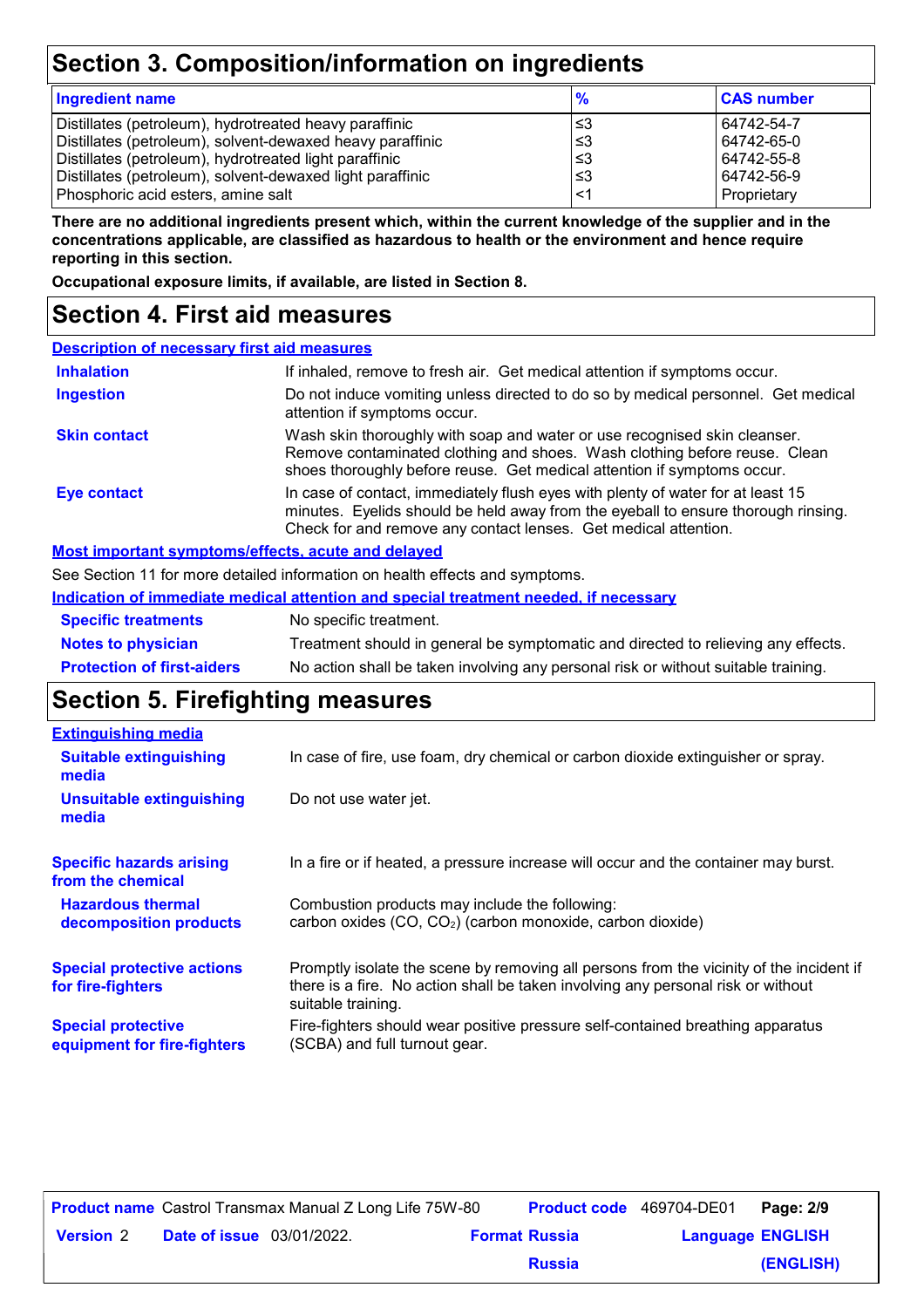## **Section 6. Accidental release measures**

|                                                             | <b>Personal precautions, protective equipment and emergency procedures</b>                                                                                                                                                                                                                                                                                                                         |
|-------------------------------------------------------------|----------------------------------------------------------------------------------------------------------------------------------------------------------------------------------------------------------------------------------------------------------------------------------------------------------------------------------------------------------------------------------------------------|
| For non-emergency<br>personnel                              | No action shall be taken involving any personal risk or without suitable training.<br>Evacuate surrounding areas. Keep unnecessary and unprotected personnel from<br>entering. Do not touch or walk through spilt material. Put on appropriate personal<br>protective equipment. Floors may be slippery; use care to avoid falling.                                                                |
| For emergency responders                                    | If specialised clothing is required to deal with the spillage, take note of any<br>information in Section 8 on suitable and unsuitable materials. See also the<br>information in "For non-emergency personnel".                                                                                                                                                                                    |
| <b>Environmental precautions</b>                            | Avoid dispersal of spilt material and runoff and contact with soil, waterways, drains<br>and sewers. Inform the relevant authorities if the product has caused environmental<br>pollution (sewers, waterways, soil or air).                                                                                                                                                                        |
| <b>Methods and material for containment and cleaning up</b> |                                                                                                                                                                                                                                                                                                                                                                                                    |
| <b>Small spill</b>                                          | Stop leak if without risk. Move containers from spill area. Absorb with an inert<br>material and place in an appropriate waste disposal container. Dispose of via a<br>licensed waste disposal contractor.                                                                                                                                                                                         |
| <b>Large spill</b>                                          | Stop leak if without risk. Move containers from spill area. Prevent entry into sewers,<br>water courses, basements or confined areas. Contain and collect spillage with non-<br>combustible, absorbent material e.g. sand, earth, vermiculite or diatomaceous earth<br>and place in container for disposal according to local regulations. Dispose of via a<br>licensed waste disposal contractor. |

### **Section 7. Handling and storage**

#### **Precautions for safe handling**

| <b>Protective measures</b>                                                       | Put on appropriate personal protective equipment (see Section 8).                                                                                                                                                                                                                                                                                                                                                                                                                                                                                                                              |
|----------------------------------------------------------------------------------|------------------------------------------------------------------------------------------------------------------------------------------------------------------------------------------------------------------------------------------------------------------------------------------------------------------------------------------------------------------------------------------------------------------------------------------------------------------------------------------------------------------------------------------------------------------------------------------------|
| <b>Advice on general</b><br>occupational hygiene                                 | Eating, drinking and smoking should be prohibited in areas where this material is<br>handled, stored and processed. Wash thoroughly after handling. Remove<br>contaminated clothing and protective equipment before entering eating areas. See<br>also Section 8 for additional information on hygiene measures.                                                                                                                                                                                                                                                                               |
| <b>Conditions for safe storage,</b><br>including any<br><b>incompatibilities</b> | Store in accordance with local regulations. Store in original container protected<br>from direct sunlight in a dry, cool and well-ventilated area, away from incompatible<br>materials (see Section 10) and food and drink. Keep container tightly closed and<br>sealed until ready for use. Store and use only in equipment/containers designed for<br>use with this product. Containers that have been opened must be carefully resealed<br>and kept upright to prevent leakage. Do not store in unlabelled containers. Use<br>appropriate containment to avoid environmental contamination. |
| <b>Not suitable</b>                                                              | Prolonged exposure to elevated temperature                                                                                                                                                                                                                                                                                                                                                                                                                                                                                                                                                     |
|                                                                                  |                                                                                                                                                                                                                                                                                                                                                                                                                                                                                                                                                                                                |

### **Section 8. Exposure controls/personal protection**

#### **Control parameters**

| <b>Occupational exposure limits</b> |  |
|-------------------------------------|--|
| None.                               |  |

| <b>Appropriate engineering</b><br><b>controls</b> | Provide exhaust ventilation or other engineering controls to keep the relevant<br>airborne concentrations below their respective occupational exposure limits.<br>All activities involving chemicals should be assessed for their risks to health, to<br>ensure exposures are adequately controlled. Personal protective equipment should<br>only be considered after other forms of control measures (e.g. engineering controls)<br>have been suitably evaluated. Personal protective equipment should conform to<br>appropriate standards, be suitable for use, be kept in good condition and properly<br>maintained. |
|---------------------------------------------------|-------------------------------------------------------------------------------------------------------------------------------------------------------------------------------------------------------------------------------------------------------------------------------------------------------------------------------------------------------------------------------------------------------------------------------------------------------------------------------------------------------------------------------------------------------------------------------------------------------------------------|
|                                                   |                                                                                                                                                                                                                                                                                                                                                                                                                                                                                                                                                                                                                         |

|                  |                                  | <b>Product name</b> Castrol Transmax Manual Z Long Life 75W-80 |                      | <b>Product code</b> 469704-DE01 |                         | Page: 3/9 |
|------------------|----------------------------------|----------------------------------------------------------------|----------------------|---------------------------------|-------------------------|-----------|
| <b>Version 2</b> | <b>Date of issue</b> 03/01/2022. |                                                                | <b>Format Russia</b> |                                 | <b>Language ENGLISH</b> |           |
|                  |                                  |                                                                |                      | <b>Russia</b>                   |                         | (ENGLISH) |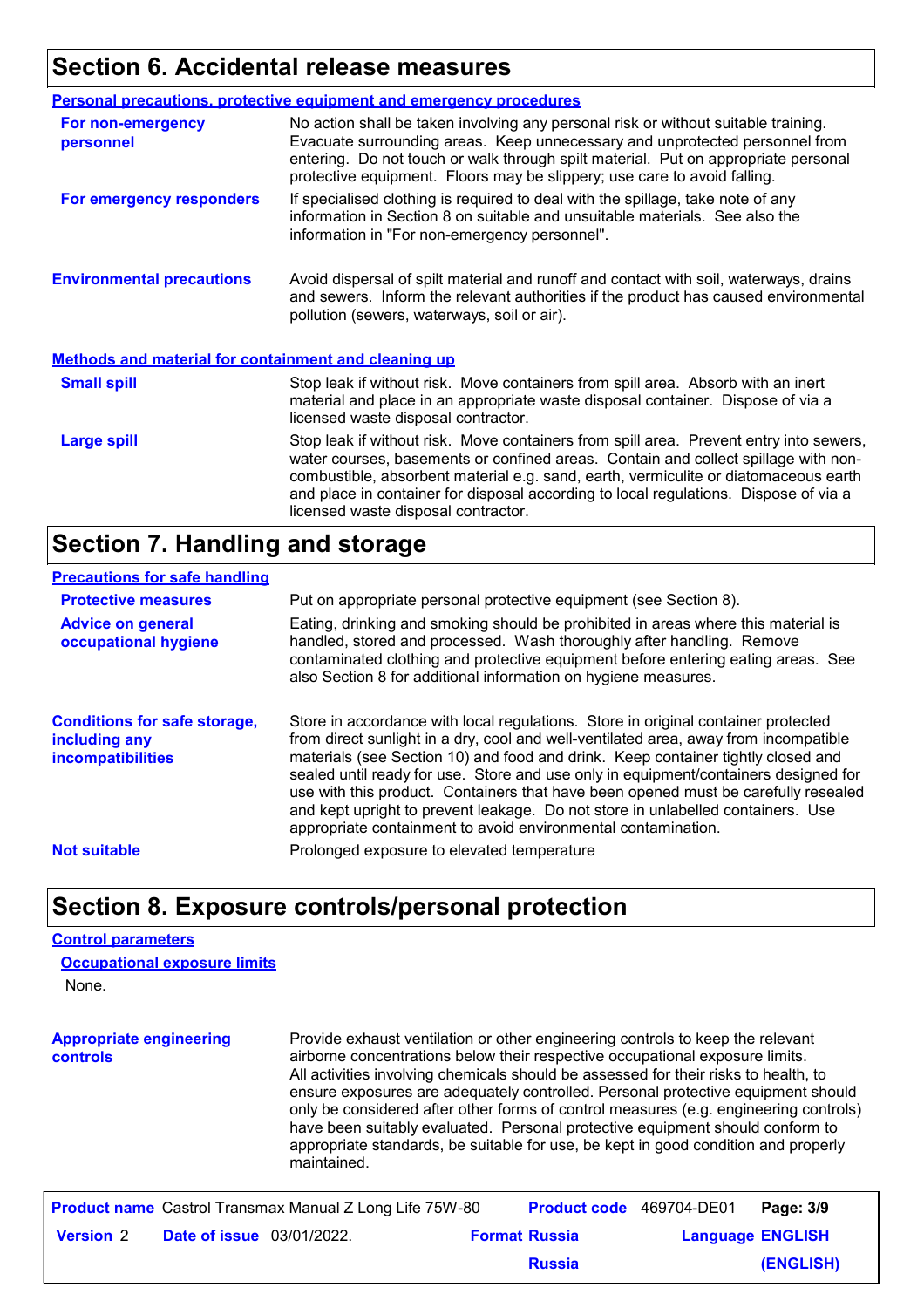### **Section 8. Exposure controls/personal protection**

|                                                  | Your supplier of personal protective equipment should be consulted for advice on<br>selection and appropriate standards. For further information contact your national<br>organisation for standards.<br>The final choice of protective equipment will depend upon a risk assessment. It is<br>important to ensure that all items of personal protective equipment are compatible.                                                                                                                                                                                                                                                                                                                                                                                                              |
|--------------------------------------------------|-------------------------------------------------------------------------------------------------------------------------------------------------------------------------------------------------------------------------------------------------------------------------------------------------------------------------------------------------------------------------------------------------------------------------------------------------------------------------------------------------------------------------------------------------------------------------------------------------------------------------------------------------------------------------------------------------------------------------------------------------------------------------------------------------|
| <b>Environmental exposure</b><br><b>controls</b> | Emissions from ventilation or work process equipment should be checked to ensure<br>they comply with the requirements of environmental protection legislation. In some<br>cases, fume scrubbers, filters or engineering modifications to the process<br>equipment will be necessary to reduce emissions to acceptable levels.                                                                                                                                                                                                                                                                                                                                                                                                                                                                   |
| <b>Individual protection measures</b>            |                                                                                                                                                                                                                                                                                                                                                                                                                                                                                                                                                                                                                                                                                                                                                                                                 |
| <b>Hygiene measures</b>                          | Wash hands, forearms and face thoroughly after handling chemical products, before<br>eating, smoking and using the lavatory and at the end of the working period.<br>Appropriate techniques should be used to remove potentially contaminated clothing.<br>Wash contaminated clothing before reusing. Ensure that eyewash stations and<br>safety showers are close to the workstation location.                                                                                                                                                                                                                                                                                                                                                                                                 |
| <b>Eye/face protection</b>                       | Safety glasses with side shields.                                                                                                                                                                                                                                                                                                                                                                                                                                                                                                                                                                                                                                                                                                                                                               |
| <b>Skin protection</b>                           |                                                                                                                                                                                                                                                                                                                                                                                                                                                                                                                                                                                                                                                                                                                                                                                                 |
| <b>Hand protection</b>                           | Wear protective gloves if prolonged or repeated contact is likely. Wear chemical<br>resistant gloves. Recommended: Nitrile gloves. The correct choice of protective<br>gloves depends upon the chemicals being handled, the conditions of work and use,<br>and the condition of the gloves (even the best chemically resistant glove will break<br>down after repeated chemical exposures). Most gloves provide only a short time of<br>protection before they must be discarded and replaced. Because specific work<br>environments and material handling practices vary, safety procedures should be<br>developed for each intended application. Gloves should therefore be chosen in<br>consultation with the supplier/manufacturer and with a full assessment of the<br>working conditions. |
| <b>Body protection</b>                           | Use of protective clothing is good industrial practice.<br>Personal protective equipment for the body should be selected based on the task<br>being performed and the risks involved and should be approved by a specialist<br>before handling this product.<br>Cotton or polyester/cotton overalls will only provide protection against light<br>superficial contamination that will not soak through to the skin. Overalls should be<br>laundered on a regular basis. When the risk of skin exposure is high (e.g. when<br>cleaning up spillages or if there is a risk of splashing) then chemical resistant aprons<br>and/or impervious chemical suits and boots will be required.                                                                                                           |
| <b>Respiratory protection</b>                    | In case of insufficient ventilation, wear suitable respiratory equipment.<br>The correct choice of respiratory protection depends upon the chemicals being<br>handled, the conditions of work and use, and the condition of the respiratory<br>equipment. Safety procedures should be developed for each intended application.<br>Respiratory protection equipment should therefore be chosen in consultation with<br>the supplier/manufacturer and with a full assessment of the working conditions.                                                                                                                                                                                                                                                                                           |

### **Section 9. Physical and chemical properties**

The conditions of measurement of all properties are at standard temperature and pressure unless otherwise indicated.

**Russia**

**(ENGLISH)**

| <b>Appearance</b>                                                 |                 |                      |             |                         |
|-------------------------------------------------------------------|-----------------|----------------------|-------------|-------------------------|
| <b>Physical state</b>                                             | Liquid.         |                      |             |                         |
| <b>Colour</b>                                                     | Blue.           |                      |             |                         |
| <b>Odour</b>                                                      | Not available.  |                      |             |                         |
| <b>Odour threshold</b>                                            | Not available.  |                      |             |                         |
| рH                                                                | Not applicable. |                      |             |                         |
| <b>Melting point</b>                                              | Not available.  |                      |             |                         |
| <b>Boiling point, initial boiling</b><br>point, and boiling range | Not available.  |                      |             |                         |
| <b>Product name</b> Castrol Transmax Manual Z Long Life 75W-80    |                 | <b>Product code</b>  | 469704-DE01 | Page: 4/9               |
| <b>Version 2</b><br><b>Date of issue</b> 03/01/2022.              |                 | <b>Format Russia</b> |             | <b>Language ENGLISH</b> |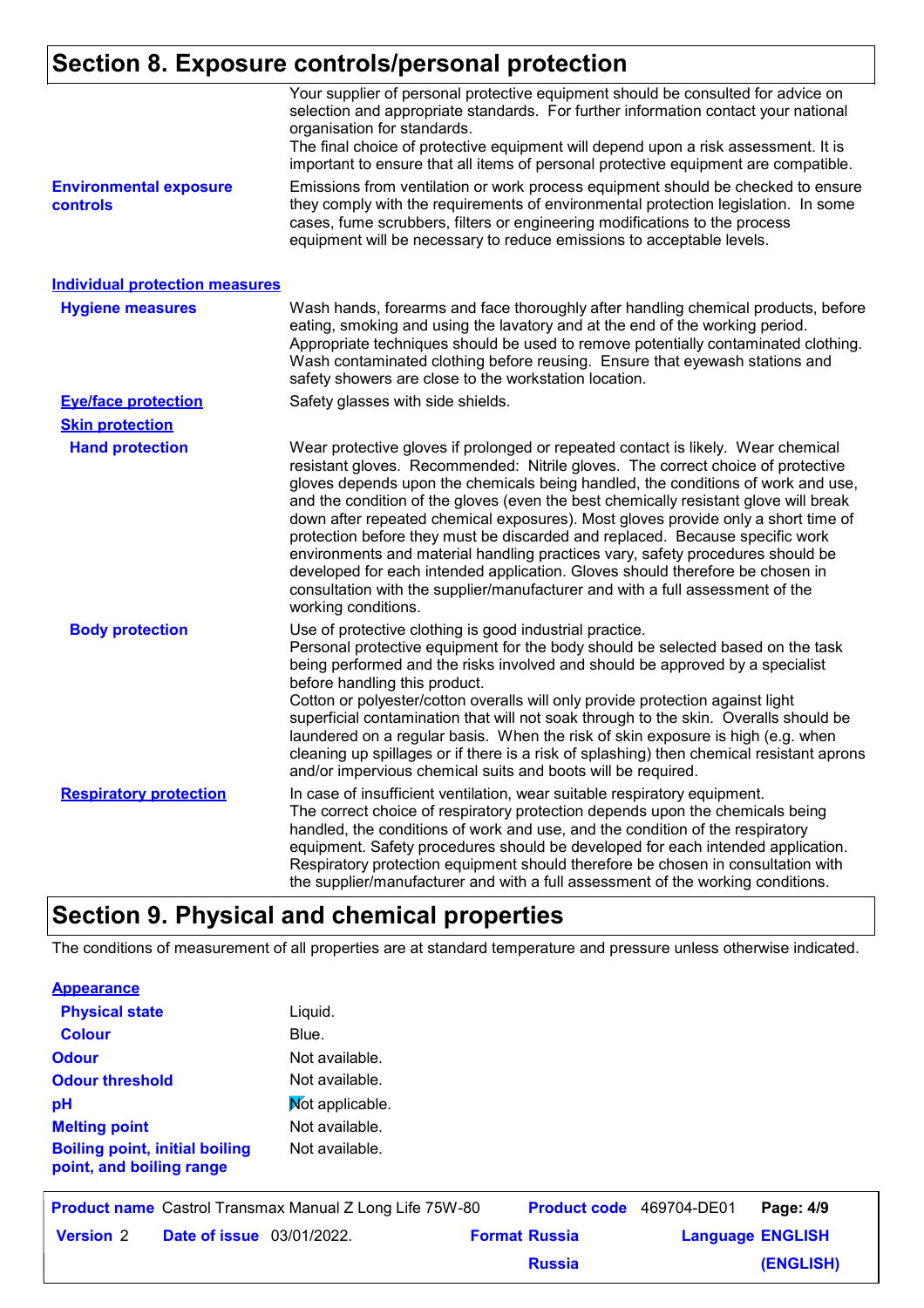### **Section 9. Physical and chemical properties**

**Evaporation rate** Not available. **Flammability Lower and upper explosion limit/flammability limit**

Not available. Not applicable. Based on - Physical state Flash point Open cup: >180°C (>356°F) [Cleveland]

|                                                                                      |        |                                                               |                                                                                                                                        | Vapour pressure at 50°C                                                                                                                                                                          |                    |               |
|--------------------------------------------------------------------------------------|--------|---------------------------------------------------------------|----------------------------------------------------------------------------------------------------------------------------------------|--------------------------------------------------------------------------------------------------------------------------------------------------------------------------------------------------|--------------------|---------------|
| <b>Ingredient name</b>                                                               |        | kPa                                                           | <b>Method</b>                                                                                                                          | mm<br>Hg                                                                                                                                                                                         | kPa                | <b>Method</b> |
| Dec-1-ene,<br>homopolymer,<br>hydrogenated Dec-<br>1-ene, oligomers,<br>hydrogenated | 0      | $\overline{0}$                                                | <b>ASTME</b><br>1194-87                                                                                                                |                                                                                                                                                                                                  |                    |               |
| Distillates (petroleum),<br>hydrotreated heavy<br>paraffinic                         | <0.08  | < 0.011                                                       |                                                                                                                                        |                                                                                                                                                                                                  |                    |               |
| Distillates (petroleum),<br>solvent-dewaxed heavy<br>paraffinic                      | < 0.08 | < 0.011                                                       |                                                                                                                                        |                                                                                                                                                                                                  |                    |               |
| Distillates (petroleum),<br>hydrotreated light<br>paraffinic                         | <0.08  | < 0.011                                                       |                                                                                                                                        |                                                                                                                                                                                                  |                    |               |
| Distillates (petroleum),<br>solvent-dewaxed light<br>paraffinic                      | <0.08  | < 0.011                                                       |                                                                                                                                        |                                                                                                                                                                                                  |                    |               |
| Not available.                                                                       |        |                                                               |                                                                                                                                        |                                                                                                                                                                                                  |                    |               |
| Not available.                                                                       |        |                                                               |                                                                                                                                        |                                                                                                                                                                                                  |                    |               |
|                                                                                      |        |                                                               |                                                                                                                                        |                                                                                                                                                                                                  |                    |               |
| insoluble in water.                                                                  |        |                                                               |                                                                                                                                        |                                                                                                                                                                                                  |                    |               |
| Mot applicable.                                                                      |        |                                                               |                                                                                                                                        |                                                                                                                                                                                                  |                    |               |
| <b>Ingredient name</b>                                                               |        | $\mathbf{C}$                                                  | $\mathsf{P}$                                                                                                                           |                                                                                                                                                                                                  | <b>Method</b>      |               |
| hydrogenated                                                                         |        |                                                               |                                                                                                                                        |                                                                                                                                                                                                  | <b>ASTM D 2159</b> |               |
| Not available.                                                                       |        |                                                               |                                                                                                                                        |                                                                                                                                                                                                  |                    |               |
|                                                                                      |        |                                                               |                                                                                                                                        |                                                                                                                                                                                                  |                    |               |
| Mot applicable.                                                                      |        |                                                               |                                                                                                                                        |                                                                                                                                                                                                  |                    |               |
|                                                                                      |        | Dec-1-ene, homopolymer,<br>hydrogenated Dec-1-ene, oligomers, | $mm$ Hg<br><1000 kg/m <sup>3</sup> (<1 g/cm <sup>3</sup> ) at 15°C<br>Kinematic: $9 \text{ mm}^2/\text{s}$ (9 cSt) at 100 $^{\circ}$ C | Vapour Pressure at 20°C<br><b>ASTM D 5191</b><br><b>ASTM D 5191</b><br><b>ASTM D 5191</b><br><b>ASTM D 5191</b><br>343 to 369<br>Kinematic: 53.9 mm <sup>2</sup> /s (53.9 cSt) at $40^{\circ}$ C | 649.4 to 696.2     |               |

### **Section 10. Stability and reactivity**

| <b>Reactivity</b>                            | No specific test data available for this product. Refer to Conditions to avoid and<br>Incompatible materials for additional information.                                   |
|----------------------------------------------|----------------------------------------------------------------------------------------------------------------------------------------------------------------------------|
| <b>Chemical stability</b>                    | The product is stable.                                                                                                                                                     |
| <b>Possibility of hazardous</b><br>reactions | Under normal conditions of storage and use, hazardous reactions will not occur.<br>Under normal conditions of storage and use, hazardous polymerisation will not<br>occur. |
| <b>Conditions to avoid</b>                   | Avoid all possible sources of ignition (spark or flame).                                                                                                                   |

|                  |                                  | <b>Product name</b> Castrol Transmax Manual Z Long Life 75W-80 | <b>Product code</b> 469704-DE01 |                         | Page: 5/9 |
|------------------|----------------------------------|----------------------------------------------------------------|---------------------------------|-------------------------|-----------|
| <b>Version 2</b> | <b>Date of issue</b> 03/01/2022. |                                                                | <b>Format Russia</b>            | <b>Language ENGLISH</b> |           |
|                  |                                  |                                                                | <b>Russia</b>                   |                         | (ENGLISH) |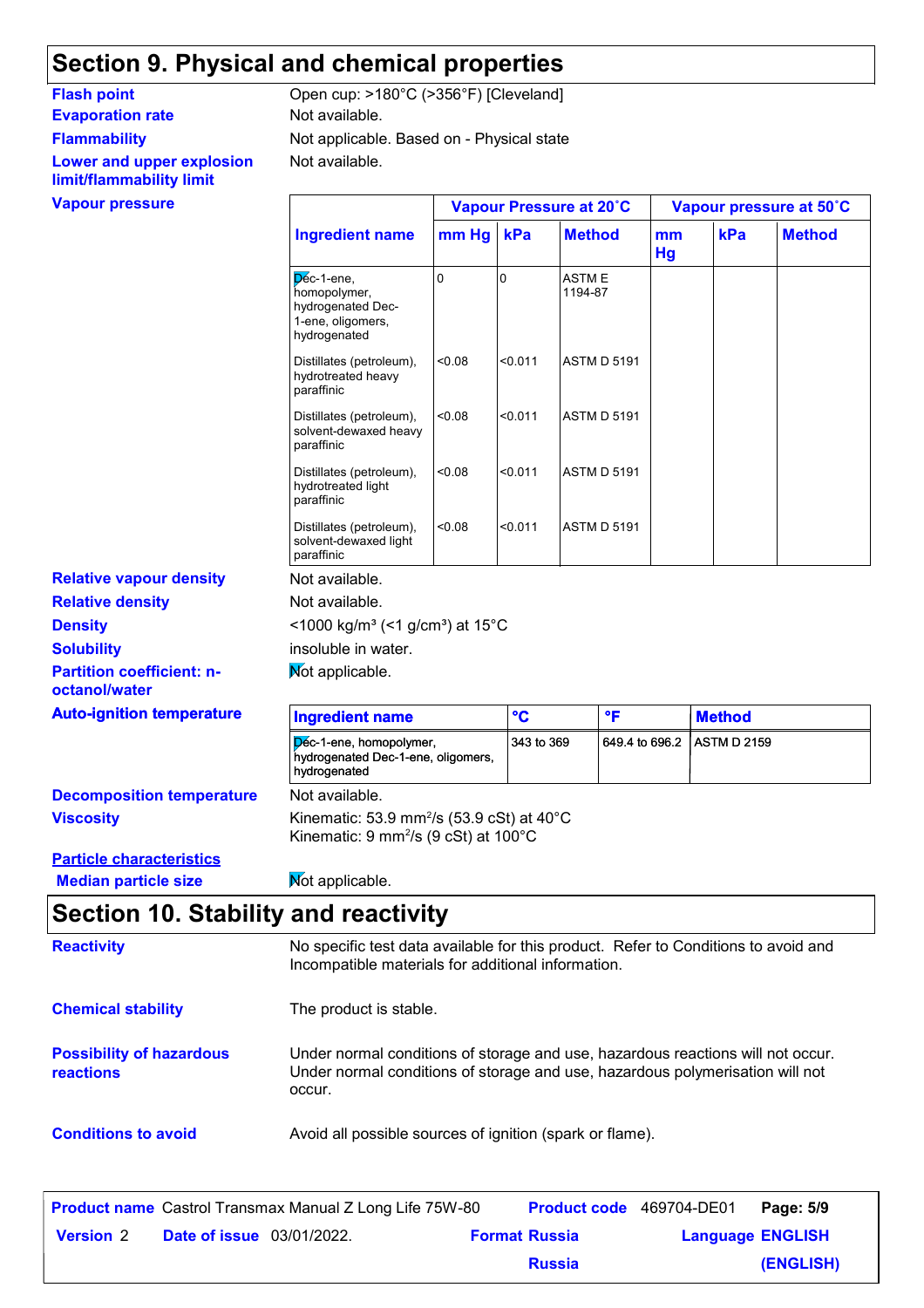#### **Section 10. Stability and reactivity**

**Incompatible materials** Reactive or incompatible with the following materials: oxidising materials.

**Hazardous decomposition products**

Under normal conditions of storage and use, hazardous decomposition products should not be produced.

### **Section 11. Toxicological information**

#### **Information on toxicological effects**

#### **Aspiration hazard**

| <b>Name</b>                                               | <b>Result</b>                         |
|-----------------------------------------------------------|---------------------------------------|
| Distillates (petroleum), hydrotreated heavy paraffinic    | <b>ASPIRATION HAZARD - Category 1</b> |
| Distillates (petroleum), solvent-dewaxed heavy paraffinic | <b>ASPIRATION HAZARD - Category 1</b> |
| Distillates (petroleum), hydrotreated light paraffinic    | <b>ASPIRATION HAZARD - Category 1</b> |
| Distillates (petroleum), solvent-dewaxed light paraffinic | <b>ASPIRATION HAZARD - Category 1</b> |

- **Information on likely routes of exposure** Routes of entry anticipated: Dermal, Inhalation. **Potential acute health effects Inhalation** Vapour inhalation under ambient conditions is not normally a problem due to low vapour pressure. **Skin contact** Defatting to the skin. May cause skin dryness and irritation. **Eye contact** No known significant effects or critical hazards.
- **Ingestion** No known significant effects or critical hazards.

#### **Symptoms related to the physical, chemical and toxicological characteristics**

| Eye contact         | No specific data.                                                                                                           |
|---------------------|-----------------------------------------------------------------------------------------------------------------------------|
| <b>Inhalation</b>   | May be harmful by inhalation if exposure to vapour, mists or fumes resulting from<br>thermal decomposition products occurs. |
| <b>Skin contact</b> | Adverse symptoms may include the following:<br>irritation<br>dryness<br>cracking                                            |
| <b>Ingestion</b>    | No specific data.                                                                                                           |

|                                         | Delayed and immediate effects as well as chronic effects from short and long-term exposure                        |
|-----------------------------------------|-------------------------------------------------------------------------------------------------------------------|
| <b>Eye contact</b>                      | Potential risk of transient stinging or redness if accidental eye contact occurs.                                 |
| <b>Inhalation</b>                       | Overexposure to the inhalation of airborne droplets or aerosols may cause irritation<br>of the respiratory tract. |
| <b>Skin contact</b>                     | Prolonged or repeated contact can defat the skin and lead to irritation, cracking and/<br>or dermatitis.          |
| <b>Ingestion</b>                        | Ingestion of large quantities may cause nausea and diarrhoea.                                                     |
| <b>Potential chronic health effects</b> |                                                                                                                   |
| <b>General</b>                          | No known significant effects or critical hazards.                                                                 |
| <b>Carcinogenicity</b>                  | No known significant effects or critical hazards.                                                                 |
| <b>Mutagenicity</b>                     | No known significant effects or critical hazards.                                                                 |
| <b>Teratogenicity</b>                   | No known significant effects or critical hazards.                                                                 |
| <b>Developmental effects</b>            | No known significant effects or critical hazards.                                                                 |
| <b>Fertility effects</b>                | No known significant effects or critical hazards.                                                                 |

|                  |                                  | <b>Product name</b> Castrol Transmax Manual Z Long Life 75W-80 | <b>Product code</b> 469704-DE01 |                         | Page: 6/9 |
|------------------|----------------------------------|----------------------------------------------------------------|---------------------------------|-------------------------|-----------|
| <b>Version 2</b> | <b>Date of issue</b> 03/01/2022. |                                                                | <b>Format Russia</b>            | <b>Language ENGLISH</b> |           |
|                  |                                  |                                                                | <b>Russia</b>                   |                         | (ENGLISH) |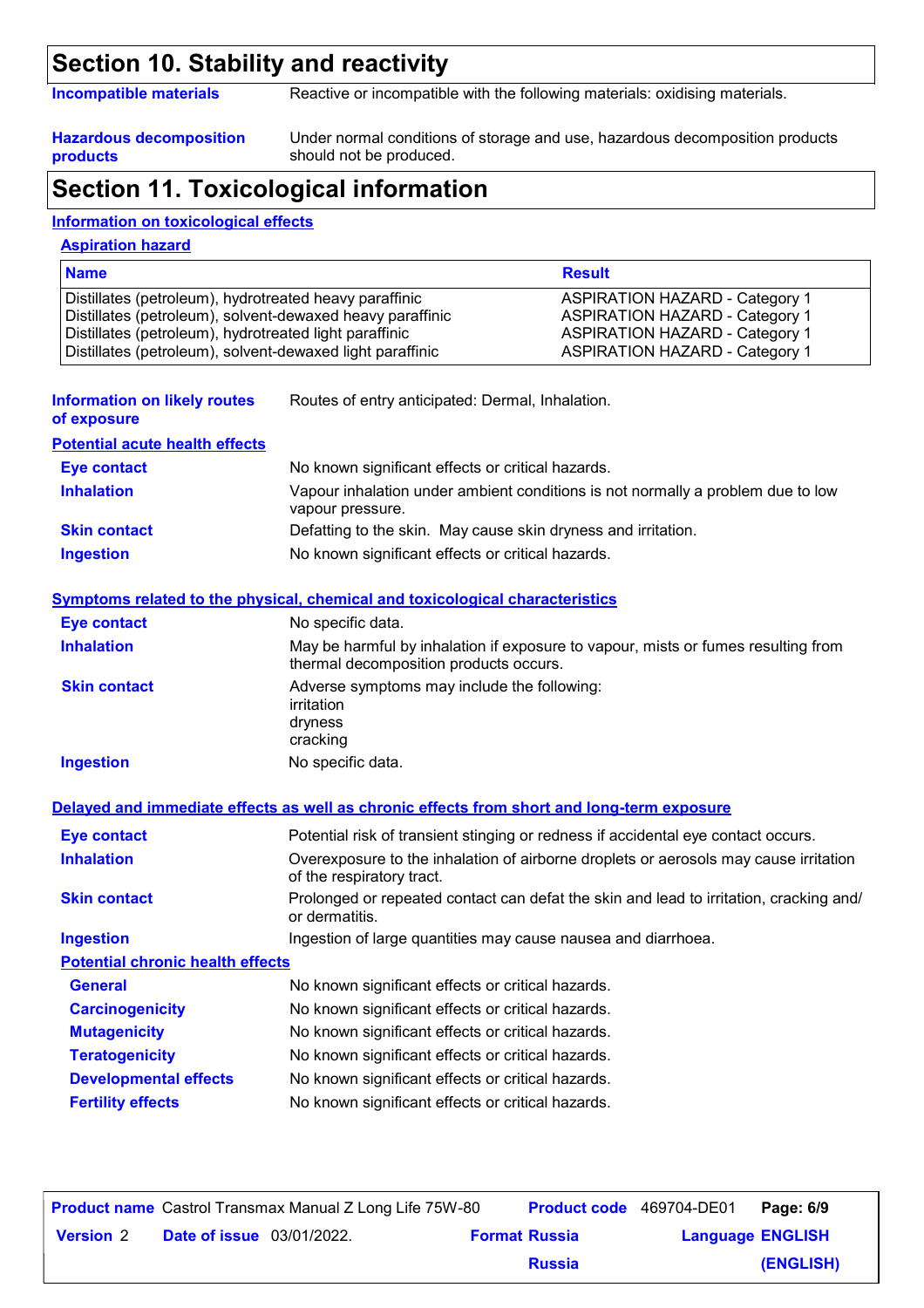#### **Section 12. Ecological information**

**Environmental effects** No known significant effects or critical hazards.

#### **Persistence and degradability**

Not expected to be rapidly degradable.

#### **Bioaccumulative potential**

This product is not expected to bioaccumulate through food chains in the environment.

| <b>Mobility in soil</b>             |                                                                                                                           |
|-------------------------------------|---------------------------------------------------------------------------------------------------------------------------|
| <b>Mobility</b>                     | Spillages may penetrate the soil causing ground water contamination.                                                      |
| <b>Other ecological information</b> | Spills may form a film on water surfaces causing physical damage to organisms.<br>Oxygen transfer could also be impaired. |

#### **Section 13. Disposal considerations**

The generation of waste should be avoided or minimised wherever possible. Significant quantities of waste product residues should not be disposed of via the foul sewer but processed in a suitable effluent treatment plant. Dispose of surplus and non-recyclable products via a licensed waste disposal contractor. Disposal of this product, solutions and any by-products should at all times comply with the requirements of environmental protection and waste disposal legislation and any regional local authority requirements. Waste packaging should be recycled. Incineration or landfill should only be considered when recycling is not feasible. This material and its container must be disposed of in a safe way. Empty containers or liners may retain some product residues. Avoid dispersal of spilt material and runoff and contact with soil, waterways, drains and sewers. **Disposal methods**

#### **Section 14. Transport information**

|                                      | <b>IMDG</b>    | <b>IATA</b>              |
|--------------------------------------|----------------|--------------------------|
| <b>UN number</b>                     | Not regulated. | Not regulated.           |
| <b>UN proper</b><br>shipping name    | $\blacksquare$ |                          |
| <b>Transport hazard</b><br>class(es) | $\blacksquare$ | ٠                        |
| <b>Packing group</b>                 | $\blacksquare$ | $\overline{\phantom{a}}$ |
| <b>Environmental</b><br>hazards      | No.            | No.                      |
| <b>Additional</b><br>information     | ۰              | ٠                        |

**Special precautions for user** Not available.

|                  |                                  | <b>Product name</b> Castrol Transmax Manual Z Long Life 75W-80 | Product code 469704-DE01 |                         | Page: 7/9 |
|------------------|----------------------------------|----------------------------------------------------------------|--------------------------|-------------------------|-----------|
| <b>Version</b> 2 | <b>Date of issue</b> 03/01/2022. |                                                                | <b>Format Russia</b>     | <b>Language ENGLISH</b> |           |
|                  |                                  |                                                                | <b>Russia</b>            |                         | (ENGLISH) |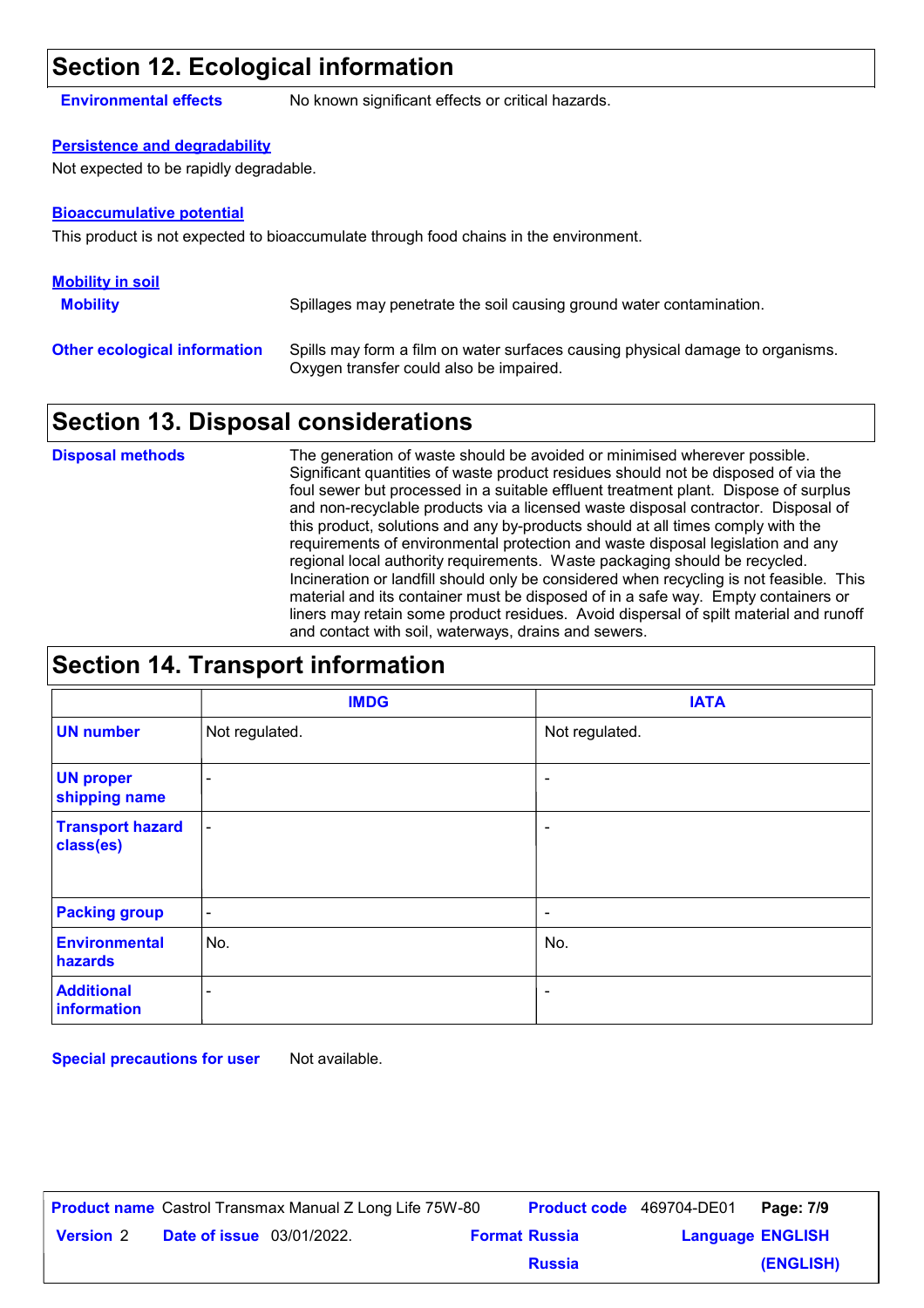### **Section 15. Regulatory information**

#### **Regulation according to other foreign laws**

| <b>REACH Status</b>                                             | The company, as identified in Section 1, sells this product in the EU in compliance<br>with the current requirements of REACH. |
|-----------------------------------------------------------------|--------------------------------------------------------------------------------------------------------------------------------|
| <b>United States inventory</b><br>(TSCA 8b)                     | All components are active or exempted.                                                                                         |
| <b>Australia inventory (AIIC)</b>                               | All components are listed or exempted.                                                                                         |
| <b>Canada inventory</b>                                         | All components are listed or exempted.                                                                                         |
| <b>China inventory (IECSC)</b>                                  | All components are listed or exempted.                                                                                         |
| <b>Japan inventory (CSCL)</b>                                   | At least one component is not listed.                                                                                          |
| <b>Korea inventory (KECI)</b>                                   | All components are listed or exempted.                                                                                         |
| <b>Philippines inventory</b><br>(PICCS)                         | At least one component is not listed.                                                                                          |
| <b>Taiwan Chemical</b><br><b>Substances Inventory</b><br>(TCSI) | All components are listed or exempted.                                                                                         |

#### **Section 16. Other information**

| <b>History</b>                    |                                                                                                                                                                                                                                                                                                                                                                                                                                                                                                                                                                                                                                                                                                                                                                                                                                                                                                                                                                                                                |
|-----------------------------------|----------------------------------------------------------------------------------------------------------------------------------------------------------------------------------------------------------------------------------------------------------------------------------------------------------------------------------------------------------------------------------------------------------------------------------------------------------------------------------------------------------------------------------------------------------------------------------------------------------------------------------------------------------------------------------------------------------------------------------------------------------------------------------------------------------------------------------------------------------------------------------------------------------------------------------------------------------------------------------------------------------------|
| Date of printing                  | 3/1/2022                                                                                                                                                                                                                                                                                                                                                                                                                                                                                                                                                                                                                                                                                                                                                                                                                                                                                                                                                                                                       |
| Date of issue/Date of<br>revision | 3/1/2022                                                                                                                                                                                                                                                                                                                                                                                                                                                                                                                                                                                                                                                                                                                                                                                                                                                                                                                                                                                                       |
| Date of previous issue            | 10/22/2020                                                                                                                                                                                                                                                                                                                                                                                                                                                                                                                                                                                                                                                                                                                                                                                                                                                                                                                                                                                                     |
| <b>Version</b>                    | 2                                                                                                                                                                                                                                                                                                                                                                                                                                                                                                                                                                                                                                                                                                                                                                                                                                                                                                                                                                                                              |
| <b>Prepared by</b>                | <b>Product Stewardship</b>                                                                                                                                                                                                                                                                                                                                                                                                                                                                                                                                                                                                                                                                                                                                                                                                                                                                                                                                                                                     |
| <b>Key to abbreviations</b>       | ATE = Acute Toxicity Estimate<br>BCF = Bioconcentration Factor<br>GHS = Globally Harmonized System of Classification and Labelling of Chemicals<br>IATA = International Air Transport Association<br>IBC = Intermediate Bulk Container<br><b>IMDG = International Maritime Dangerous Goods</b><br>LogPow = logarithm of the octanol/water partition coefficient<br>MARPOL = International Convention for the Prevention of Pollution From Ships,<br>1973 as modified by the Protocol of 1978. ("Marpol" = marine pollution)<br>REACH = Registration, Evaluation, Authorisation and Restriction of Chemicals<br>Regulation [Regulation (EC) No. 1907/2006]<br>$UN = United Nations$<br>Varies = may contain one or more of the following 64741-88-4, 64741-89-5,<br>64741-95-3, 64741-96-4, 64742-01-4, 64742-44-5, 64742-45-6, 64742-52-5,<br>64742-53-6, 64742-54-7, 64742-55-8, 64742-56-9, 64742-57-0, 64742-58-1,<br>64742-62-7, 64742-63-8, 64742-65-0, 64742-70-7, 72623-85-9, 72623-86-0,<br>72623-87-1 |
| <b>References</b>                 | Not available.                                                                                                                                                                                                                                                                                                                                                                                                                                                                                                                                                                                                                                                                                                                                                                                                                                                                                                                                                                                                 |
|                                   |                                                                                                                                                                                                                                                                                                                                                                                                                                                                                                                                                                                                                                                                                                                                                                                                                                                                                                                                                                                                                |

**Indicates information that has changed from previously issued version.**

#### **Notice to reader**

All reasonably practicable steps have been taken to ensure this data sheet and the health, safety and environmental information contained in it is accurate as of the date specified below. No warranty or representation, express or implied is made as to the accuracy or completeness of the data and information in this data sheet.

The data and advice given apply when the product is sold for the stated application or applications. You should not use the product other than for the stated application or applications without seeking advice from BP Group.

It is the user's obligation to evaluate and use this product safely and to comply with all applicable laws and regulations. The BP Group shall not be responsible for any damage or injury resulting from use, other than the stated product use

|                  |                                  | <b>Product name</b> Castrol Transmax Manual Z Long Life 75W-80 | <b>Product code</b> 469704-DE01 |                         | Page: 8/9 |
|------------------|----------------------------------|----------------------------------------------------------------|---------------------------------|-------------------------|-----------|
| <b>Version 2</b> | <b>Date of issue</b> 03/01/2022. |                                                                | <b>Format Russia</b>            | <b>Language ENGLISH</b> |           |
|                  |                                  |                                                                | <b>Russia</b>                   |                         | (ENGLISH) |